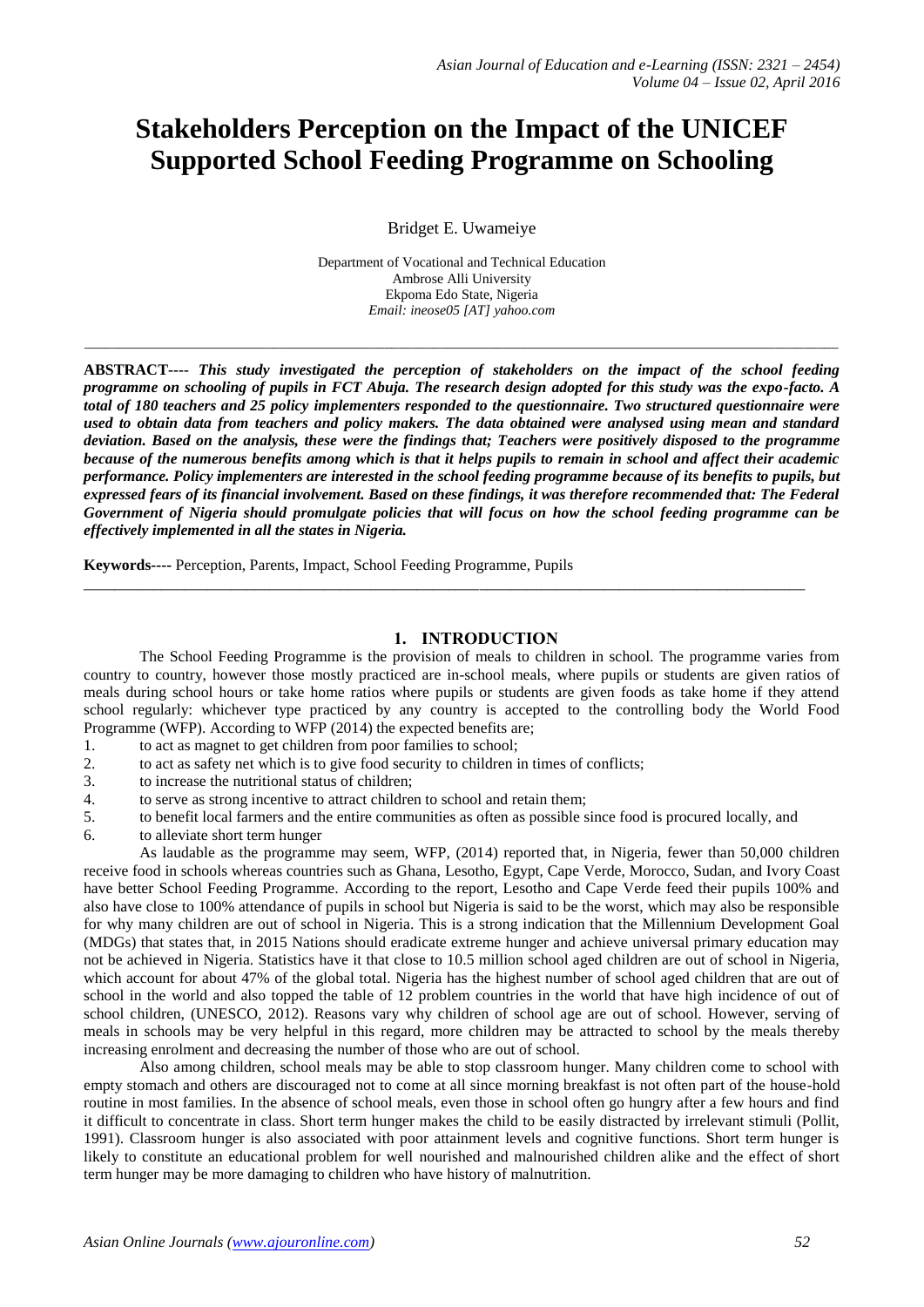Malnutrition has been known to affect infants and children in school. Early malnutrition has been known to affect school aptitudes, time of enrolment, concentration and attentiveness. Children with history of severe malnutrition has been known to perform less in school than well nourished children. Malnutrition in Nigeria is severe and well documented. In Nigeria, 41% children aged five suffer from stunting as a result of malnutrition. UNICEF (2012) carried out a survey in all the states of the Nigerian federation and shows that there is acute malnutrition in Nigeria. In all the states especially in the northern part of Nigeria, this is said to be as high as 80% of the child population. Yet this is happening in a country that ranked 9 trillion in federal revenue in 2014 and is the 6th largest producer of crude oil in the world. Ignorant parents who are not conversant with healthy diets for growing children may be a major factor in these unhealthy national statistics that is why the school meals may be crucial to save children of today who are leaders of tomorrow.

However, the Programme was specifically launched by United Nation International Children Emergency Fund (UNICEF) in the Federal Capital Territory (FCT) on September  $27<sup>th</sup>$  2005 in addition to the child friendly schools concept aimed at ensuring that all children are guaranteed primary education. UNICEF in conjunction with the Federal Ministry of Education is currently implementing a large scale programme to accelerate girls' education especially in the Northern part of Nigeria. UNICEF has also been a major advocate for the concept of child friendly schooling for all Nigerians since the year 2002 and has assisted governments in pioneering nearly 300 child friendly schools across all states. Since the launching of this noble scheme (School Feeding Programme) in Nigeria, several states have introduced it; prominent among them is Abuja.

Stakeholders in education refers to anyone who is interested in the welfare and success of the pupils including administrators or policy implementers, teachers, parents, community members, elected board members and counselors. The school as a public institution is not only the responsibility of the government. Stakeholders are also obligated to be involved in important decision making relating to the governance, operation or improvement of the school. Increasingly schools in Nigeria are becoming more interventional, at the introduction of school feeding, all related at it and this paper attempt to find out specifically the perception of teachers and policy makers.

# **2. RESEARCH QUESTIONS**

The research questions that were raised for this study include:

- 1. What is the perception of teachers on the impact of school feeding programme on schooling of pupils in the selected schools in FCT?
- 2. What is the perception of policy implementers on the impact of the school feeding programme on schooling of pupils in the selected schools in FCT?

# **3. METHODOLOGY**

### **Research Design**

The research design adopted in this study was the expo facto design whereby the perception of stakeholders on the impact of school feeding programme in relation to the characteristics of schooling were examined. In this study, the school feeding programme was the independent variable while schooling of pupils were the dependent variables. This choice was based on the fact that it represented a probe to describe a given state of affairs that existed at the given time where direct contact was made with the individuals whose characteristics, behaviours, or attitude was relevant to the investigation (Hassan, 1995).

## **Population of the study**

The population for this study consisted of all teachers in primary schools in FCT, who were teaching in the schools where the school feeding programme took place for three years, and officials from the rank of Directors and Assistant Directors and Inspectors (policy implementers) in the Universal Basic Education Commission FCT, who were in service at the period of the school feeding programme were used for this study.

## **Sample and Sampling Technique**

The multistage sampling technique was utilized for this study. From each of the six Area Councils in Abuja, one primary school that was under the school feeding programme was randomly selected for the study through the balloting technique yielding a total of 6 schools that were utilized. For the teachers, 30 primary school teachers were randomly selected from each of the schools yielding a total of 180 teachers. 25 officials from the rank of Directors and Assistant Directors and inspectors (policy implementers) in the Universal Basic Education Commission, FCT were used also for this study.

#### **Instrumentation**

Two structured questionnaire were developed for the study by the researcher titled: Teachers' Perception on the Impact of the School Feeding Programme on Pupils' Questionnaire, and Policy Implementers Perception of the Impact of the School Feeding on Pupils Questionnaire (TPISFPPQ and PIPSFPPQ).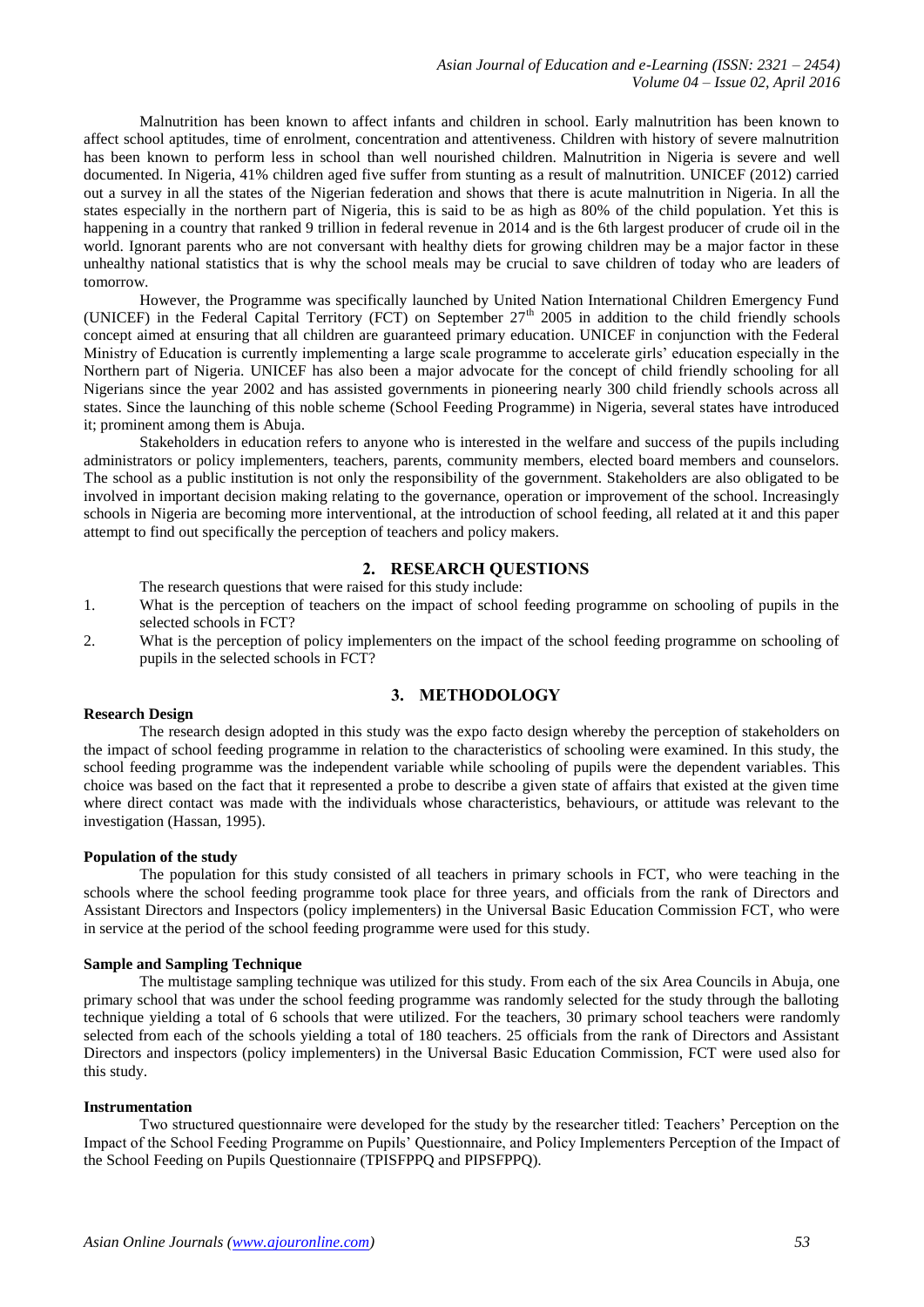# **Teachers' Perception on the Impact of the School Feeding Programme on Pupils' Questionnaire**

TPSFPPQ was used t obtain information from the teachers. It was a 16 item questionnaire which covered information on enrolment and attendance of pupils in primary schools. It also sought to elicit information on the children's nutrition, academic performance and the girl child education. information for TPISFPPQ was developed from review of literature and public opinion on the School Feeding Programme. It was a four point questionnaire utilizing the following scale:

| <b>Strongly Agree</b>    | - SA |    |   |
|--------------------------|------|----|---|
| Agree                    |      |    | 3 |
| Disagree                 | D    |    |   |
| <b>Strongly Disagree</b> |      | SD |   |

## **Policy Implementers' Perception on the Impact of the School Feeding Programme on Pupils' Questionnaire**

PIPISFPPQ was used to obtain information from the policy implementers. It was a 13 item questionnaire which covers information on enrolment and attendance of pupils in primary schools. It also sought to elicit information on the children's nutrition, academic performance and the girl child education. information for PIPISIFPPQ was developed from review of literature and public opinion on the School Feeding Programme. It was a four point questionnaire utilizing the following scale:

| Strongly Agree SA        |   |    |   |
|--------------------------|---|----|---|
| Agree                    |   |    | 3 |
| Disagree                 | D |    |   |
| <b>Strongly Disagree</b> |   | SD |   |

#### **Validity of Instruments**

The validity of the instruments (TPISFPPQ and PIPISFPPQ) was determined by experts in the Department of Educational Psychology and Curriculum Studies, University of Benin, Benin City. The experts individually subjected the items in the two questionnaire to rigorous scrutiny with a view to ascertaining the representativeness of the contents of the instruments and the extent to which they relate to the study. In doing this, the experts were able to either remove any item they considered irrelevant or add any other item they considered important but not reflected in the instrument.

TPISFPPQ and PIPISFPPQ were further subjected to scrutiny by other experts in Home Economics in the Department of Vocational and Technical Education, University of Benin, Benin City. The criticisms and suggestions made by these experts were used by the researcher for the final modification of the instruments. This being done, the instruments were said to possess content validity.

#### **Reliability of Instrument**

The split half reliability coefficient was used for testing the reliability of the instrument. 10 policy makers for PIPISFPPQ. And 20 teachers for TPISFPPQ in primary schools not sampled for this study were used. The questions were split into two halves: the odd numbers forming one set while the even umbers: The reliability coefficient was computed for PIPISFPPQ and TPISFPPQ , using the Spearman Rho to obtain a reliability coefficient of 0.74 and 0.72 respectively.

## **Administration of Instrument**

The researcher engaged the services of 3 research assistants who were trained on the rudiments of the administration of the instruments. They possessed minimum academic qualification of Nigeria Certificate in Education (NCE). Also the research assistants had good knowledge of the localities where the study was carried out. On the administration of the questionnaire, Teachers' Perception on the Impact of the School Feeding Programme on Pupils' Questionnaire (TPISFPPQ) was given to the selected teachers, while the Policy Implementers' Perception on the Impact of the School Feeding Programme on Pupils' Questionnaire (PIPISFPPQ) was given to Directors, Assistant Directors and Inspectors in Universal Basic Education Commission (UBEC), Abuja.

# **Method of Data Analysis**

The data for the analysis were obtained from the TPISFPPQ and PIPISFPPQ. A decision taken for positive statements were based on any mean of 2.50 and above was taken as 'Agree' while any mean less than 2.50 was taken as 'Disagree'. For negative statements, any mean 2.50 and above was taken as 'Disagree', while means less than 2.50 was taken as 'Agree'.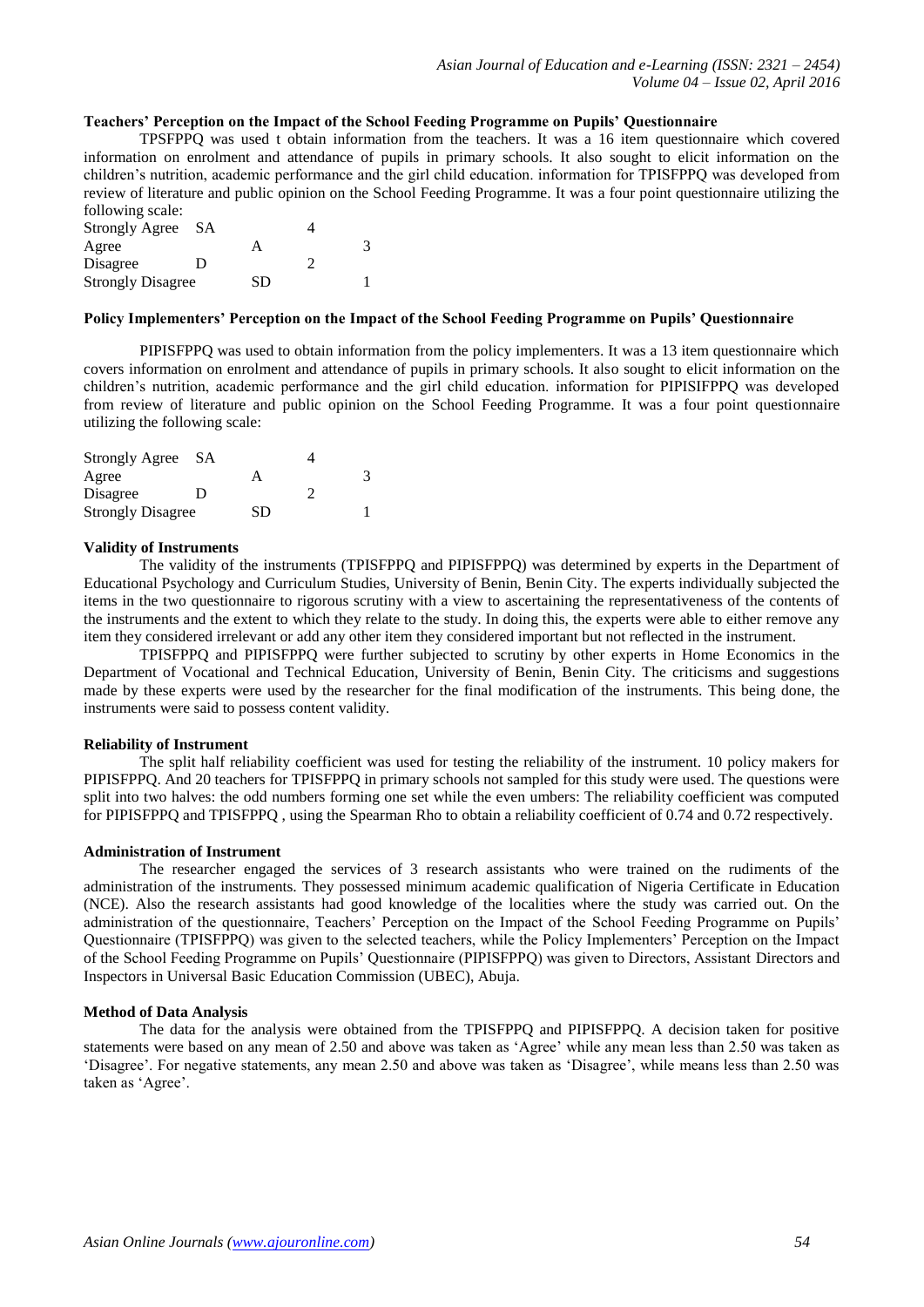# **4. PRESENTATION AND ANALYSIS OF DATA**

**Research Question 1:** What is the perception of teacher on the impact of school feeding programme in the selected primary schools in FCT?

| S/N            | <b>STATEMENT</b>                                                                                                       | $\mathbf{X}$ | <b>SD</b> | <b>Decision</b> |
|----------------|------------------------------------------------------------------------------------------------------------------------|--------------|-----------|-----------------|
|                | Level of Enrolment                                                                                                     |              |           |                 |
| 1              | More children have enrolled in School                                                                                  | 3.09         | 0.80      |                 |
| $\mathfrak{2}$ | More females are now in school                                                                                         | 2.98         | 0.81      |                 |
| 3              | Number of pupils in the various classes have increased                                                                 | 3.45         | 0.57      |                 |
|                | Mean of Mean                                                                                                           | 3.17         | 0.67      |                 |
|                | Level of Attendance                                                                                                    |              |           |                 |
| 4              | School has become attractive to pupils                                                                                 | 3.17         | 0.67      | Agree           |
| 5              | Pupils are now more regular in class                                                                                   | 3.39         | 0.67      |                 |
| 6              | Female children now stay in class till the end of school period                                                        | 3.27         | 0.77      |                 |
|                | Mean of Mean                                                                                                           | 3.28         | 0.69      | Agree           |
|                | Level of Performance                                                                                                   |              |           |                 |
| 7              | Pupils scores have improved virtually in all the subjects                                                              | 2.70         | 0.95      |                 |
| 8              | More pupils have become attentive in class                                                                             | 2.66         | 0.81      |                 |
| 9              | Children become more active in all class activities                                                                    | 3.10         | 0.83      |                 |
|                | Mean of Mean                                                                                                           | 2.82         | 0.84      | Agree           |
|                | Management of Meal                                                                                                     |              |           |                 |
| 10             | Academic activities are not distracted during eating time                                                              | 2.95         | 0.95      |                 |
| 11             | Teachers spend so much time supervising and organizing the<br>serving of the meals                                     | 2.69         | 0.90      |                 |
| 13             | Classrooms have become dirty and teachers find it difficult to<br>manage                                               | 3.00         | 0.92      |                 |
|                | Mean of Mean                                                                                                           | 2.88         | 0.91      | Agree           |
|                | Level of Nutrients                                                                                                     |              |           |                 |
| 14             | Children have grown better with appropriate height for age                                                             | 3.12         | 0.93      |                 |
| 15             | Class hunger has been averted                                                                                          | 3.26         | 0.73      |                 |
|                | Mean of Mean                                                                                                           | 3.19         | 0.78      | Agree           |
|                | Recommendation                                                                                                         |              |           |                 |
| 16             | The school feeding programme has been helpful towards pupils'<br>schooling and we would like the programme to continue | 2.93         | 1.64      | Agree           |

**Table 1: Teachers' Perception on the Impact of School Feeding Programme**

# **N = 180**

Table 1 reflects the perception of teachers on the impact of the school feeding programme on pupils in FCT. In the course of their teaching the teachers have noticed the following which they are happy about in items 1-6 mean of mean (3.17) which indicates that more children are now in school and that the number of pupils have increased in the various classes. They like the positive change in the level of attendance as indicated in items 4-6, mean of mean (3.28). In their responses, more children are now regular in school since school have become attractive to pupils. Teachers are happy with the level of the performance of their pupils as indicated in items 7-9, mean of mean (2.28). The respondents also indicates that pupils scores have increased virtually in all subjects. In table 4 respondents indicated that application of the meal was well managed which agrees with items 10-13, with mean (2.88). In addition, respondents agree that academic activities are not distracted during eating time. Other observations by the respondents in table 1 indicate that teachers are happy with the nutritional impact of the meals. This was indicated in items 14-15 with mean of 3.19. Also, the respondents agrees that pupils have grown better with appropriate height for age. The respondents recommends that school feeding should continue in schools as shown in item 16 with mean 2.93.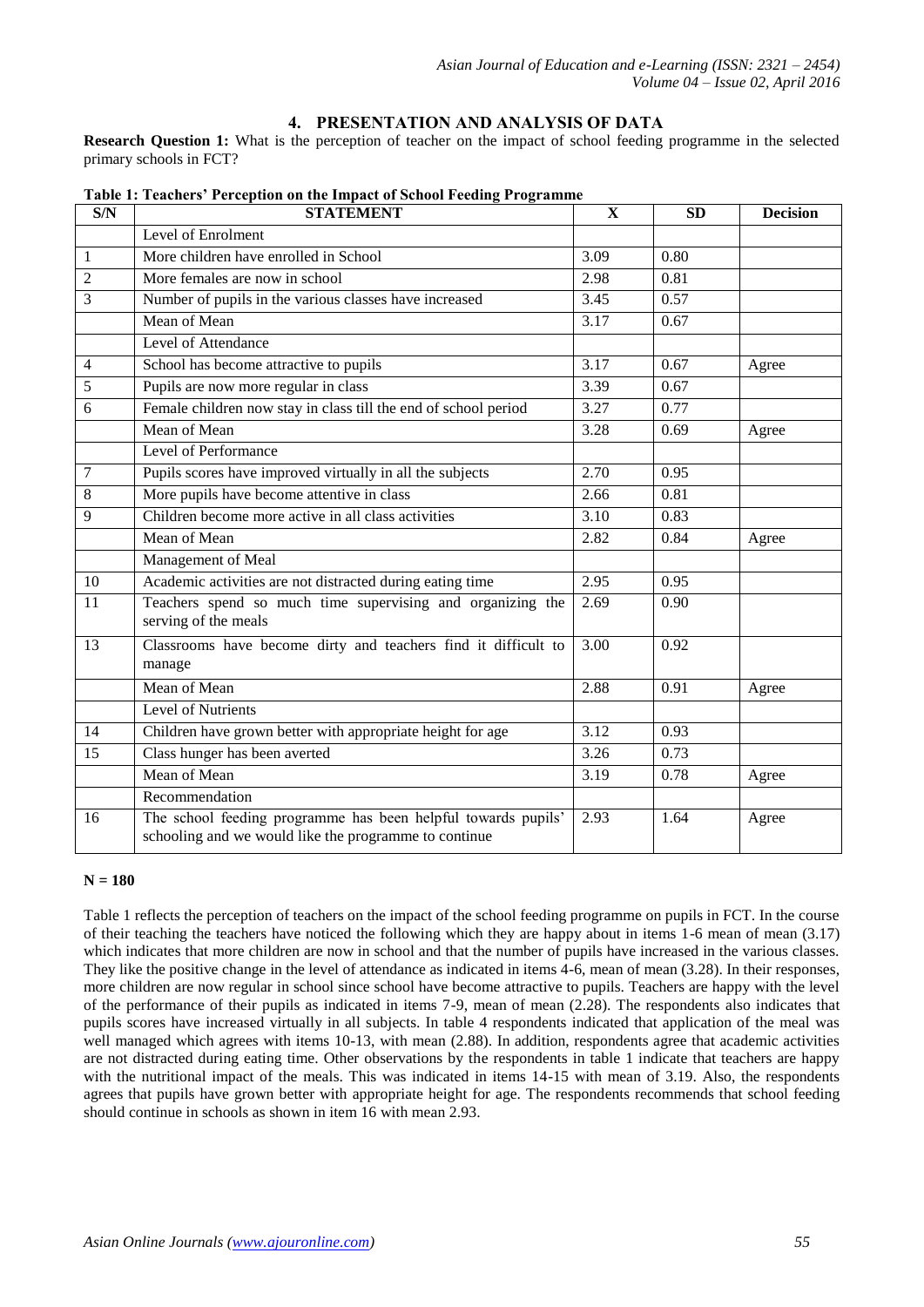|                 |  |  |  |  | <b>Research Question 2:</b> What is the perception of policy implementers on the school feeding programme in primary |  |  |  |  |
|-----------------|--|--|--|--|----------------------------------------------------------------------------------------------------------------------|--|--|--|--|
| schools in FCT? |  |  |  |  |                                                                                                                      |  |  |  |  |
|                 |  |  |  |  |                                                                                                                      |  |  |  |  |

| Table 2: Policy Implementers' Perception on the Impact of School Feeding Programme |                                                                 |              |           |                 |  |  |  |
|------------------------------------------------------------------------------------|-----------------------------------------------------------------|--------------|-----------|-----------------|--|--|--|
| S/N                                                                                | <b>STATEMENT</b>                                                | $\mathbf{x}$ | <b>SD</b> | <b>Decision</b> |  |  |  |
|                                                                                    | <b>Enrolment and Attendance</b>                                 |              |           |                 |  |  |  |
| $\mathbf{1}$                                                                       | More children are now in school                                 | 3.03         | 0.95      |                 |  |  |  |
| $\overline{c}$                                                                     | More females are now in school                                  | 3.35         | 1.06      |                 |  |  |  |
| 3                                                                                  | Number of pupils in the various classes have increased          | 3.46         | 0.67      |                 |  |  |  |
|                                                                                    | Mean of Mean                                                    | 3.28         | 0.89      | Agree           |  |  |  |
|                                                                                    | Attendance                                                      |              |           |                 |  |  |  |
| $\overline{4}$                                                                     | School has become attractive to pupils                          | 3.87         | 0.67      |                 |  |  |  |
| 5                                                                                  | Pupils are now more regular in class                            | 3.71         | 0.82      |                 |  |  |  |
| 6                                                                                  | Female children now stay in class till the end of school period | 3.97         | 0.79      |                 |  |  |  |
|                                                                                    | Mean of Mean                                                    | 3.85         | 0.81      | Agree           |  |  |  |
|                                                                                    | Level of Performance                                            |              |           |                 |  |  |  |
| 7                                                                                  | Academic activities are not distracted by the programme         | 2.98         | 1.05      |                 |  |  |  |
| 8                                                                                  | General academic environment have improved tremendously         | 3.25         | 0.81      |                 |  |  |  |
|                                                                                    | Mean of Mean                                                    | 3.11         | 0.78      | Agree           |  |  |  |
|                                                                                    | Negative Effects of SFP                                         |              |           |                 |  |  |  |
| 9                                                                                  | Teachers spend so much time in the culinary activities than     | 3.38         | 1.06      |                 |  |  |  |
|                                                                                    | teaching                                                        |              |           |                 |  |  |  |
| 10                                                                                 | Other programmes have become difficult to executive             | 3.84         | 0.53      |                 |  |  |  |
| 11                                                                                 | Role of parents have been taken over by the government          | 2.67         | 0.97      |                 |  |  |  |
|                                                                                    | Mean of Mean                                                    | 3.30         | 0.77      | Disagree        |  |  |  |
|                                                                                    | Thinking of Government                                          |              |           |                 |  |  |  |
| 12                                                                                 | Government feel they may not be able to fund the programme      | 3.13         | 0.76      |                 |  |  |  |
| 13                                                                                 | Funds spend on school feeding can be channeled to other needs   | 2.56         | 0.96      |                 |  |  |  |
|                                                                                    | of the school                                                   |              |           |                 |  |  |  |
|                                                                                    | Mean of Mean                                                    | 2.85         | 0.89      | Agree           |  |  |  |

# **N = 25**

Table 2 indicates that policy implementers are interested in the school feeding programme since it is beneficial to pupils in the area of increase in enrolment, increased in attendance, pupils have become regular in class. In the area of academic performance, Policy implementers indicated that general academic environment have improved tremendously. They disagree with the negative opinion that role of parents have been taken over by the government, but they expressed fears that government may not be able to fund the programme, and that funds spent on school feeding programme can be spent on other school needs.

# **5. DISCUSSION OF FINDINGS**

Table 1 reveals that teachers acknowledge increase in enrolment of pupils, reduction in drop out of pupils, increase in female enrolment, attractive of school to pupils, and retention of female children in school till the close of school day. Supporting these findings is Dreze (2004) who reported that teachers concurred that mid-day meals have raised daily attendance especially among young children. Furthermore, Ulukaligil (2005) corroborated this findings when he/she reported teachers' willingness to continue the programme because of the enormous benefit noticed by them in the cause of teaching. Prominent among the benefit of school feeding programme, is increase in female enrolment and retention in school. This finding gives credence to the perceived opinion of improved pupil academic achievement virtually in all the subjects, increased attention span in class and children have become more active in all class activities. This finding is supported by Makwampur, Nuwakor, Ramechap, Rasuwa and Udayapur (2006) who reported that in almost all schools visited by them, teachers found positive changes in pupils' attentiveness span, attentiveness in the classroom, and in the cognitive and learning abilities of pupils. They also reported that teachers noted positive changes in pupils' violence and aggressiveness in the classroom. The changes noted by teachers are capable of helping pupils to do better in all subjects.

Table 2 reveals that policy makers are happy with the school feeding programme. The policy implementers acknowledged increased enrolment and attendance in schools where meals are given to children. Table 2 also shows that policy makers complained that teachers spend time supervising culinary activities which may not be of benefit to the children. This finding is supported by Chandrashekhar (2005) who reported that policy makers had the belief that the provision of cooked meals disrupts classroom processes, in that teachers spend much time supervising culinary operation. This implies that teachers' involvement in serving of meals is not encouraging as it were, and may take the pupils time and disrupt the time table of the school. However, Dreze (2004) in his report, stated that sensitization of teachers about